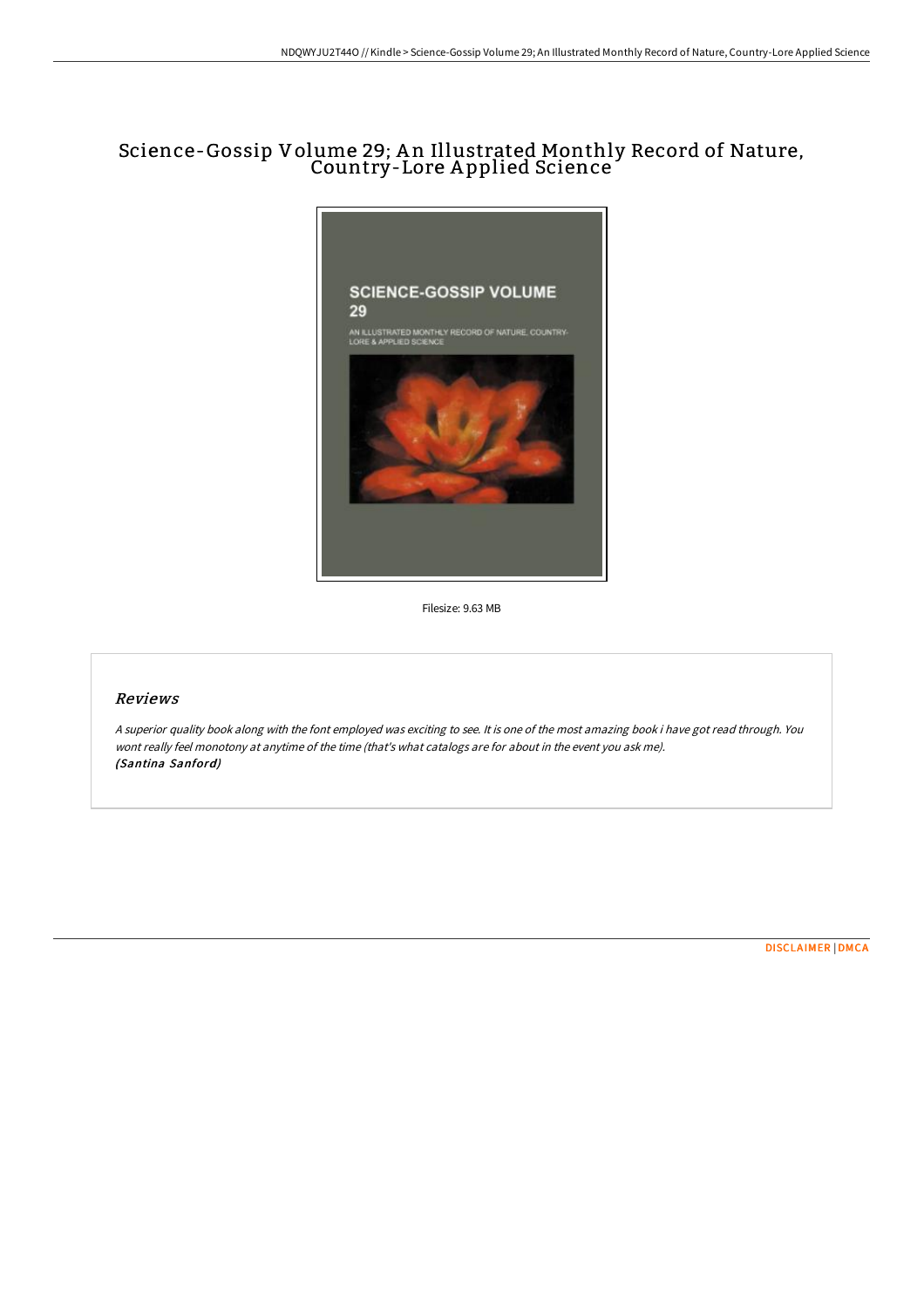## SCIENCE-GOSSIP VOLUME 29; AN ILLUSTRATED MONTHLY RECORD OF NATURE, COUNTRY-LORE APPLIED SCIENCE



Rarebooksclub.com, United States, 2012. Paperback. Book Condition: New. 246 x 189 mm. Language: English . Brand New Book \*\*\*\*\* Print on Demand \*\*\*\*\*.This historic book may have numerous typos and missing text. Purchasers can download a free scanned copy of the original book (without typos) from the publisher. Not indexed. Not illustrated. 1893 Excerpt: .to those associated together from the beginning. This is, primarily, the idea I meant to bring before the reader. Let me, however, add that I had in my mind at the time I penned the words the thought that there was a purpose in this original association, that it was not fortuitous but designed--nor do I now desire in anywise to qualify the term almost unconsciously so employed. If Mr. Tansley asks what are accidental adaptations, let me briefly instance the case of exotic insects through man s agency imported into a country where the indigenous flora is distinct from that of the creatures native habitat. A large proportion of them would probably perish for want of saitable food--possibly all. Some few, however, might contrive to exist--some few even flourish upon plants differing from their natural food, e.g., the wellknown instance of silkworms feeding upon lettuce leaves. In many instances both animals and plants so introduced have so effectually adapted themselves to their new conditions, to the detriment of the natives, that they have not only brought about the latter s decrease, but often their actual extirpation. It cannot be said that in these instances the mutual adaptations of the introduced plants or animals are other than accidental, since the change has been brought about by no purely natural process but solely through the agency of man. On the other hand these same creatures--say insects--in their native habitat feed upon its indigenous flora, and in process...

Read [Science-Gossip](http://techno-pub.tech/science-gossip-volume-29-an-illustrated-monthly-.html) Volume 29; An Illustrated Monthly Record of Nature, Country-Lore Applied Science Online  $\rightarrow$ Download PDF [Science-Gossip](http://techno-pub.tech/science-gossip-volume-29-an-illustrated-monthly-.html) Volume 29; An Illustrated Monthly Record of Nature, Country-Lore Applied Science